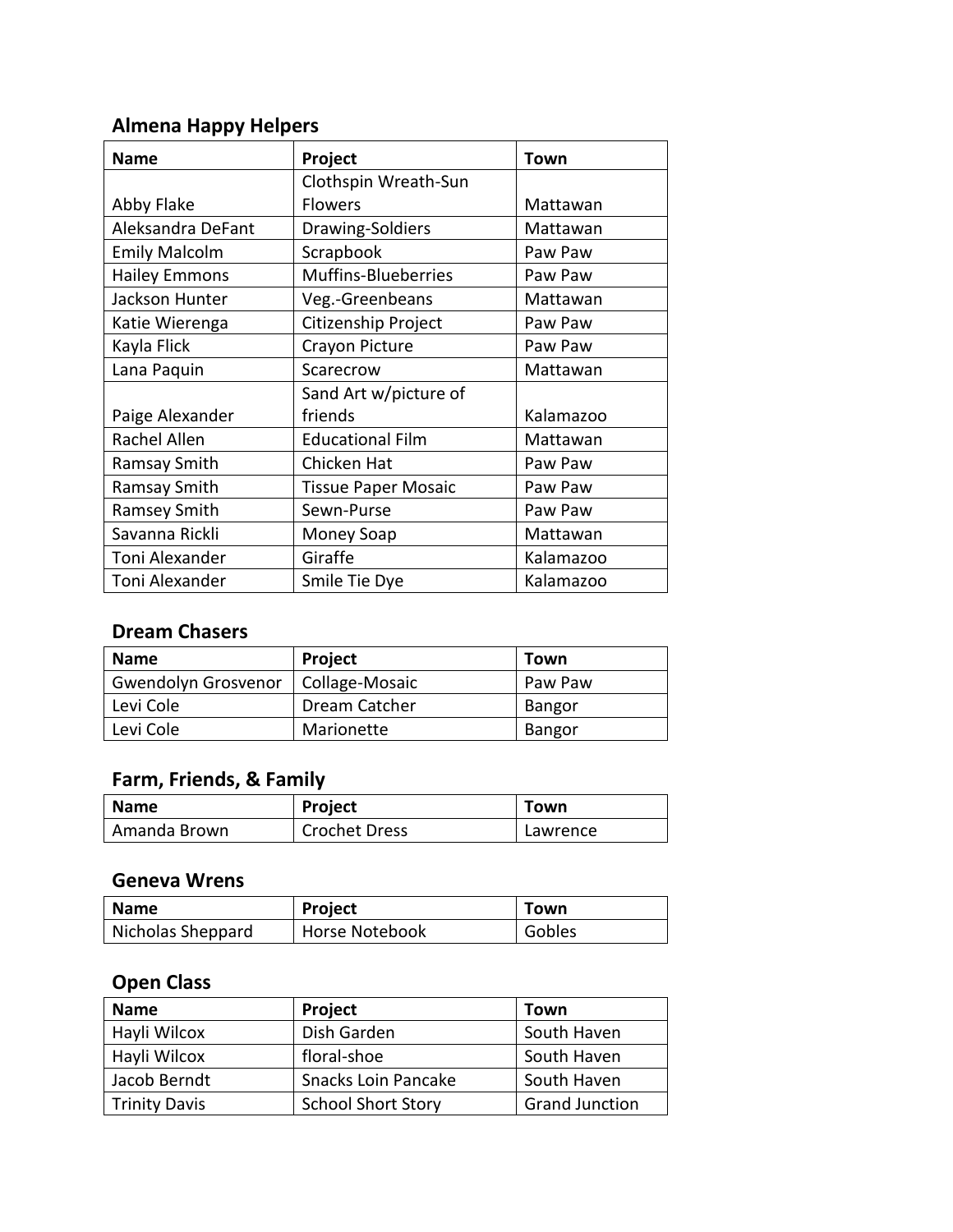# **Porter Busy Fingers**

| <b>Name</b>          | Project                         | Town        |
|----------------------|---------------------------------|-------------|
| Cheyenne Hendrixson  | Tie Dye Pants                   | Lawton      |
|                      | 3-8x10-baby, monument           |             |
| Cheyenne Hendrixson  | rabbit                          | Lawton      |
| Cheyenne Hendrixson  | <b>Exhibit/Education Camera</b> | Lawton      |
| Cheyenne Hendrixson  | Photo Albums-25 or more         | Lawton      |
| Dane Ostlund         | Rabbit Notebook                 | Lawton      |
|                      | <b>Cake Blueberries</b>         |             |
| Hannah VanderBilt    | updsidedown                     | Kalamazoo   |
| Hannah VanderBilt    | Cartoon Album                   | Kalamazoo   |
| Hayden Bigelow       | Model Rocketry Beg.             | Lawton      |
| Hayden Bigelow       | <b>6-Standard Photos</b>        | Lawton      |
| Hayden Bigelow       | <b>Poultry Notebook</b>         | Lawton      |
|                      | <b>Camping Exhibit-Fishing</b>  |             |
| <b>Isaac Newland</b> | <b>Net</b>                      | Kalamazoo   |
| Kailee Croy          | Mich String Art                 | Lawrence    |
| Rachel Postello      | $2 - 8 \times 10's$             | Lawrence    |
| Rachel Postello      | Leadership Notebook             | Lawrence    |
| <b>Taylor Hill</b>   | Ocean Book                      | Lawton      |
| <b>Warren Bailey</b> | <b>Wooden-Stained Shelf</b>     | Schoolcraft |

### **Shamrock Shakers**

| <b>Name</b>          | Project                   | Town          |
|----------------------|---------------------------|---------------|
| Anya Butler          | <b>Bath Salts</b>         | Lawrence      |
| <b>Elijah Gargus</b> | Cupcakes                  | <b>Bangor</b> |
| Hollee Kubiszak      | <b>Tin Punch</b>          | Lawrence      |
| Joe Stermer          | Gold/Blue Speckled Bowl   | Lawton        |
| Joseph Stermer       | <b>Twisted Paper Vase</b> | Lawton        |
| Morgan Bodtke        | Corn                      | <b>Bangor</b> |
| Morgan Bodtke        | <b>Pint Blueberries</b>   | Lawrence      |

## **Silver Spurs**

| <b>Name</b>     | <b>Project</b>        | Town         |
|-----------------|-----------------------|--------------|
| Kallie Harrison | <b>Starry Night</b>   | Bloomingdale |
| Kallie Harrison | Sewn-Dress/Pillowcase | Bloomingdale |
| Paige Ramsay    | Drawing-Audrey H      | Lawton       |

# **South Havan Jay Dees**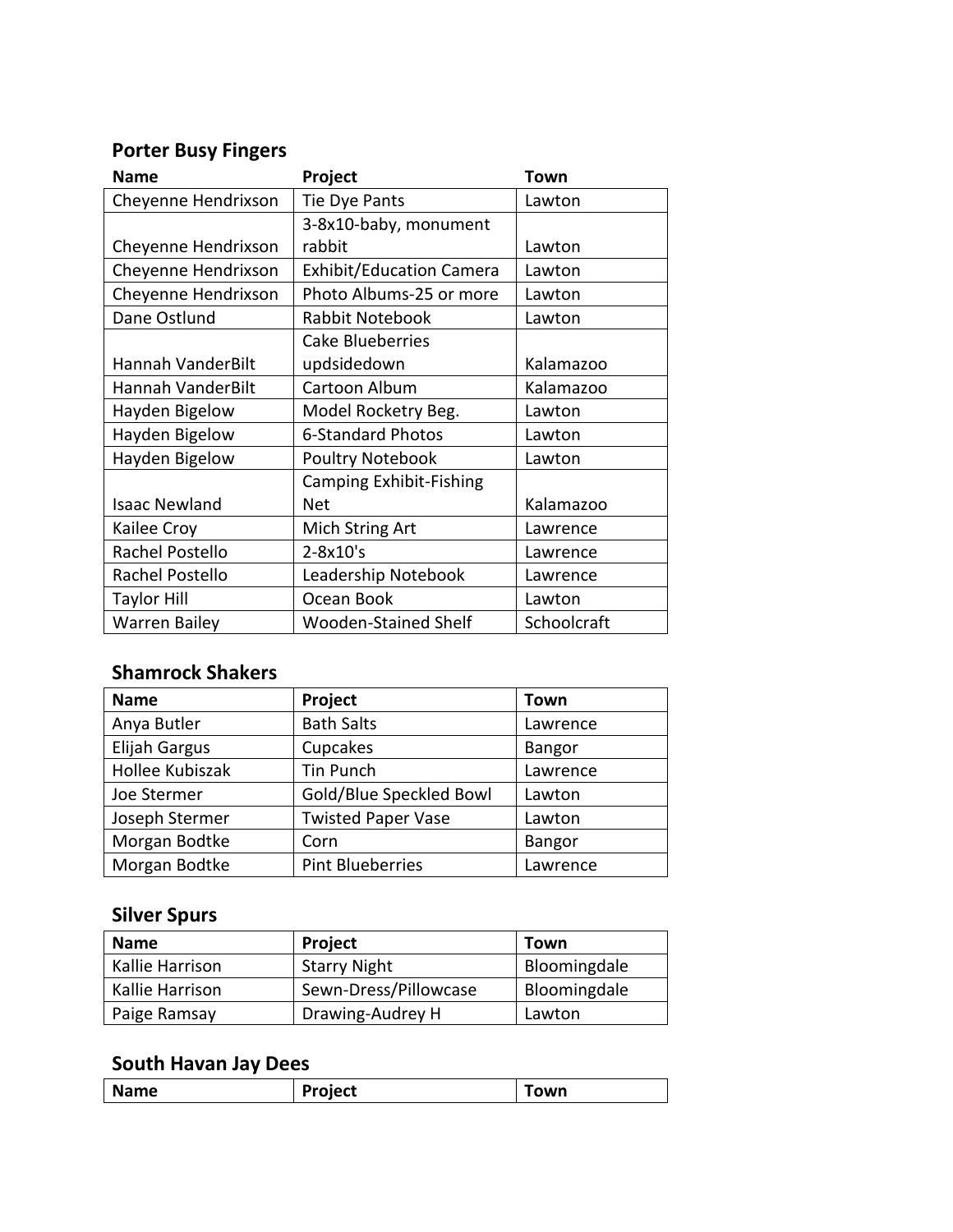| David Miller      | Beg. Fleecee Camel Full | <b>Bangor</b> |
|-------------------|-------------------------|---------------|
|                   | Inter. Fleece Camo      |               |
| Layne Bartz       | <b>Blanket-Full</b>     | <b>Bangor</b> |
| Shane Olney       | Wooden Trunk            | South Haven   |
| Shyla Tomsa       | <b>Yellow Scarf</b>     | South Haven   |
| <b>Trent Till</b> | <b>Walking Stick</b>    | South Haven   |

# **Van Buren Voyagers**

| <b>Name</b>   | <b>Project</b> | Town   |
|---------------|----------------|--------|
| Kaylee Hooper | Men/Fish Stamp | Gobles |

## **West Valley Livestock**

| <b>Name</b>            | Project               | Town     |
|------------------------|-----------------------|----------|
| Alicia Goodrode        | Titanic               | Lawrence |
| Alicia Goodrode        | American Flag         | Lawrence |
| Alicia Goodrode        | Horseshoe Cross       | Lawrence |
| <b>Allison Mroczek</b> | 4-5x7's black & white | Decatur  |
| <b>Allison Mroczek</b> | <b>Tomato Plant</b>   | Decatur  |
| <b>Emily Ritchie</b>   | Dr. Who Box (blue)    | Decatur  |

# **Young Explorers**

| <b>Name</b>           | Project                         | Town                  |
|-----------------------|---------------------------------|-----------------------|
| Amanda Towne          | "Caught" Fish Print             | <b>Grand Junction</b> |
|                       | <b>Wooden Spool Rocking</b>     |                       |
| <b>Breanna McNett</b> | Chair                           | <b>Bangor</b>         |
| hannah Baljeu         | Drawing-Goat                    | Gobles                |
| Haylee Dedrick        | Sewn Item-Suit                  | Lawton                |
|                       | Vet Science Poster (Avian       |                       |
| Lacey Burke           | Flu)                            | Kalamazoo             |
| Laurel Burke          | Rasp. Cheesecake                | Kalamazoo             |
| Lian Glomski          | Chicken                         | Gobles                |
| Lian Glomski          | Entomology collection           | Gobles                |
| <b>Madison Bird</b>   | Giraffe                         | Mattawan              |
| Megan Miller          | <b>Education Exhibit-CWF</b>    | Paw Paw               |
| Megan Miller          | Club Office Notebook            | Paw Paw               |
| Megan Miller          | <b>Education Exhibit-Sports</b> | Paw Paw               |
| Meredith Overacker    | Quickbread-Zuc.                 | Mattawan              |
|                       | Simple Machine balloon          |                       |
| Meredith Overacker    | paper                           | Mattawan              |
| <b>Paisley Sipes</b>  | Chicken                         | Mattawan              |
| Victoria Kubin        | Roses/Vase Leather              | Paw Paw               |